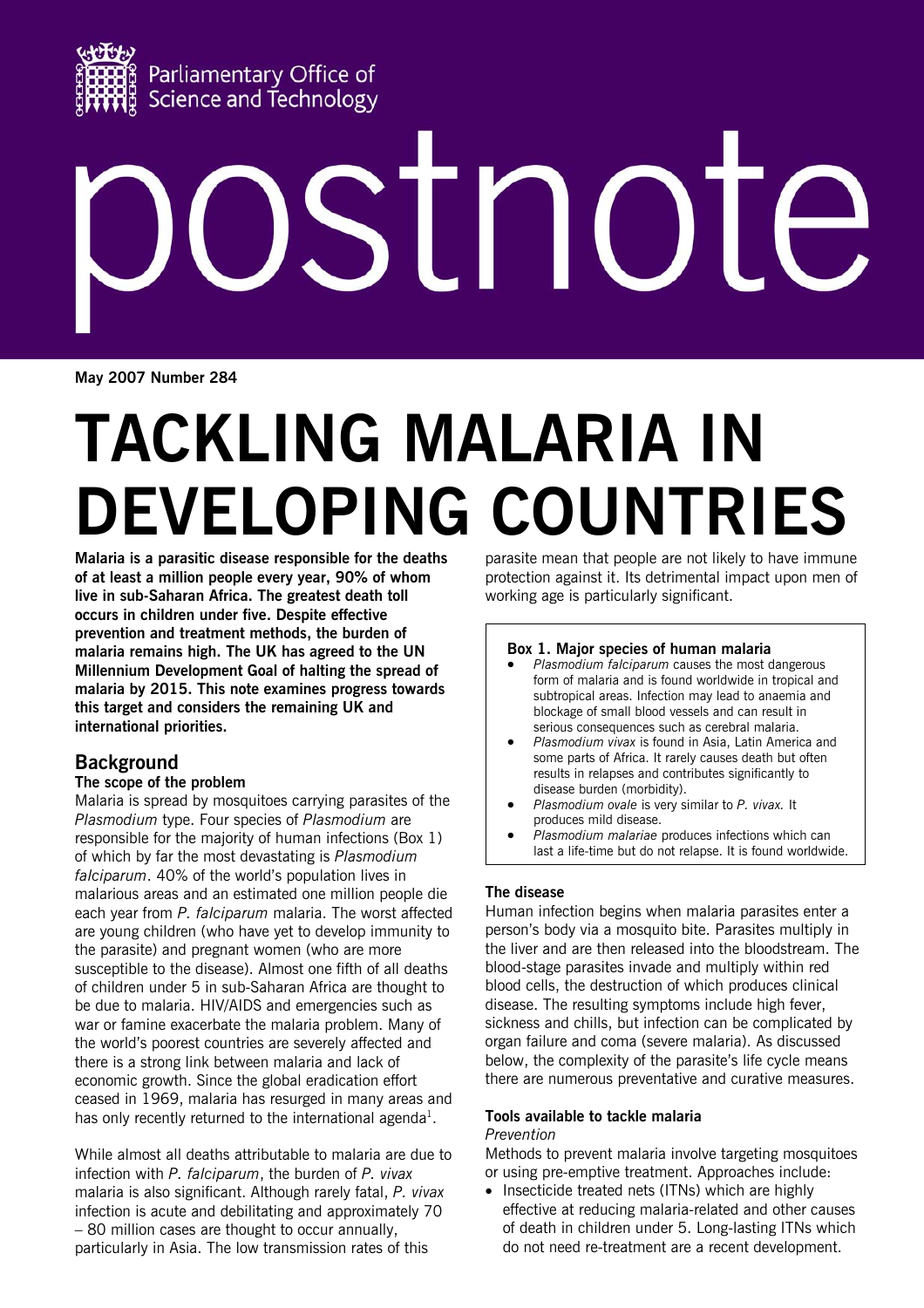- Indoor residual spraying (IRS) of houses with approved insecticides. The World Health Organisation (WHO) has recently recommended greater use of IRS in certain areas and endorsed DDT for this purpose<sup>2</sup>. Some groups are concerned about its persistence in the body and in the environment, however.
- Destruction of mosquito larvae and draining swamps to inhibit mosquito breeding – strategies that are effective in certain specific areas related to breeding preferences of the predominant mosquito species.
- Intermittent preventive treatment (IPT) for pregnant women. This involves administering a full course of an anti-malarial drug or drugs at regular intervals, regardless of whether the woman is infected. There is also significant interest in IPT for infants and studies are currently examining its effectiveness.

### *Treatment*

Resistance to many anti-malarials, such as chloroquine (CQ) and sulfadoxine-pyrimethamine (SP), is widespread. This has mainly arisen due to the large-scale deployment of single anti-malarial drugs as the sole therapy (monotherapy). As a result, many anti-malarials have been rendered virtually useless against *P. falciparum* malaria. The artemisinin group of compounds (derived from the sweet wormwood plant) have been highly successful in areas of failing drug treatment. Artemisinin combination therapy (ACT) (Box 2) has replaced CQ and SP as first-line malaria treatment policy in 41 African countries to date. However, in many countries, changes to policy do not reflect ACT availability on the ground.

### **Box 2. Artemisinin combination therapy (ACT)**

- ACT is the simultaneous use of two or more drugs with independent modes of action and different biochemical targets, of which one component must be artemisinin or a derivative. It can be co-formulated (single tablet) or co-administered (separate tablets).
- The rationale is to improve treatment and to reduce or delay the development of anti-malarial resistance. The probability of resistance mutations arising to two drugs with different modes of action is very low.
- The benefit of using artemisinin (or a derivative) in the combination is that it works quickly to clear infection. As yet there is no reported resistance to the artemisinin component.

It is widely agreed that to have a significant effect on the burden of malaria it is necessary to implement strategies for treatment and prevention in combination. An example of the success of this type of approach has been in KwaZulu Natal in South Africa (Box 3). Unfortunately, this story has not been reproduced across much of sub-Saharan Africa where the need is greatest.

### **The International Response Policy**

The Roll Back Malaria Partnership (RBM) (an alliance of WHO, UNICEF, World Bank, UN Development Programme, malaria endemic countries, donors, NGOs, private sector and academia) was established in 1998 to provide a global approach to combating malaria. The UK Department for International Development (DFID) has

### **Box 3. Case Study: KwaZulu Natal province**

In KwaZulu Natal province in South Africa there are 600,000 people living in malaria-risk areas. Between 1995 and 2000 there was a marked increase in *P. falciparum* malaria fuelled by escalating mosquito resistance to insecticides and parasite resistance to anti-malarial drugs.

In March 2000, DDT was introduced to replace failing insecticides for indoor residual spraying and in 2001 the South African Ministry of Health implemented ACT in place of failing drugs.

Between 2000 and 2003 there was a 97% reduction in malaria-related deaths and a 99% decrease in malariarelated hospital admissions.

The success of the malaria control strategies in this province was a result of both the therapeutic effect of ACT coupled with effective mosquito control. In addition, KwaZulu Natal is an area of low transmission, with good healthcare infrastructure, and 81% of people in the province live within 10 km of a public clinic.

*Source: Barnes* et al*.*, *PLOS Medicine*, 2 (11), 2005.

been a board member of RBM and has contributed £49 million since its inception. The RBM aims, set out in  $2001<sup>3</sup>$ , are to halve the burden of malaria by 2010. As part of these aims, countries in the African Union committed to contributing 15% of their national budgets to health. Furthermore over 190 countries (including the UK) have signed up to the UN Millennium Development Goals<sup>4</sup> (MDGs), a set of shared targets aimed at meeting the needs of the world's poorest people. Goal 6 specifies that by 2015 we will have "halted and begun to reverse the incidence of malaria". Malaria also has an impact on several of the other goals including those which focus on improving maternal and child health.

### **Finance**

With all development aid there is a need for sustainable and predictable financing so that countries can forecast the amount of money they will receive. Funding for malaria has been extremely unpredictable over recent years. There has been a wide gap in terms of the amount of money needed to make an impact on malaria (estimated at \$3 billion per year<sup>5</sup>) and the sum contributed by donors (estimated at \$600 million in  $2004^6$ , although this figure has since increased).

Most multilateral funding for malaria now goes through the Global Fund to fight AIDS TB and Malaria (the Global Fund) – a financial instrument created to increase funds for preventing and treating these diseases. The UK has pledged over \$600 million to the Global Fund to date. Between 2001 and 2006, the Global Fund approved grants with a total value of \$2.6 billion to programmes in 85 countries to support anti-malarial interventions. However, the Global Fund has been criticised for its lack of transparency and failure to renew grants to some countries to which it awarded first-round grants. Withholding of grants is largely due to poor performance or governance issues, but can leave anti-malarial programmes unfunded. Other mechanisms to increase the volume of aid include Advanced Market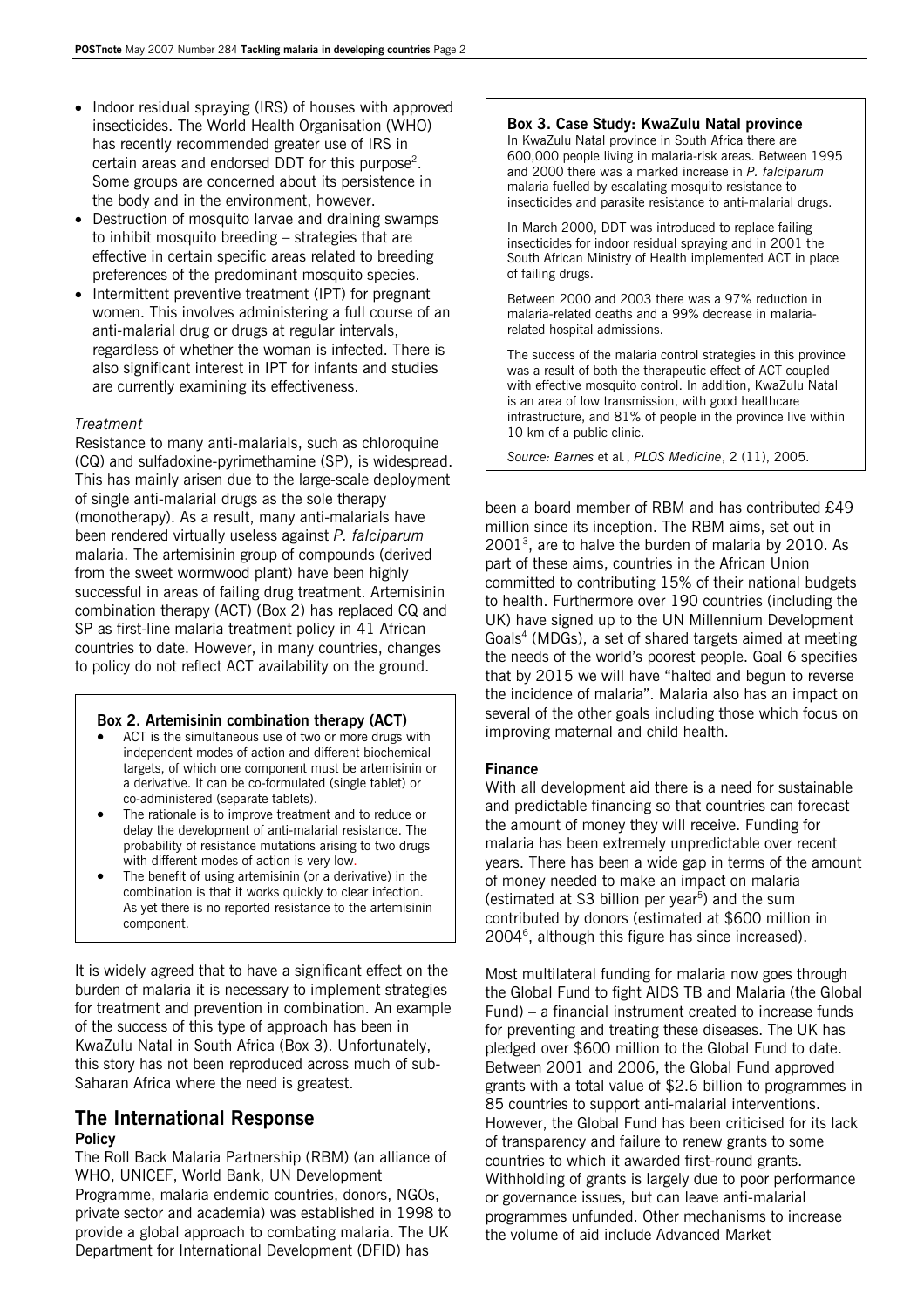Commitments, the International Finance Facility (detailed in POSTnote 241) and the international drug purchase facility UNITAID. Substantial new support for malaria control has also been secured from the Bill and Melinda Gates Foundation, the US President's Malaria Initiative and the World Bank Booster Programme.

Despite international collaboration, there is still a large deficit in aid directed towards malaria. Even with the array of tools available, the global burden of malaria remains very high. In addition to funding issues, there are other barriers towards achieving reductions in malariarelated illness and death, which are discussed below.

## **Barriers to progress**

### **Diagnosis and monitoring**

Diagnosis of malaria is complex but is increasingly important in view of both the high cost of ACT (see below) and of the need to limit selection of drug resistant parasites by reducing unnecessary treatment. It requires equipment such as microscopes or rapid diagnostic tests which are often unavailable or inadequate. Even when these tools do exist, there is frequent over-diagnosis of malaria in developing world hospitals, partly due to a historical tendency to treat all fevers with anti-malarials. In addition, there is large-scale under-diagnosis of malaria especially in rural areas because many people with malaria do not seek (or are unable to reach) healthcare. Attributing the cause of illness or death is compounded by the fact that symptoms of malaria are non-specific and many people with malaria also have other illnesses.

The MDGs set out clear targets for reducing the burden of malaria but data on the true extent of the problem are incomplete. Estimates of the annual number of deaths due to malaria vary between 1 and 3 million, and those for malaria illness vary between 350 and 600 million. The RBM monitoring and evaluation reference group was set up in 2003 and has established a set of indicators to examine progress made towards the MDGs, which are assessed using household surveys carried out every few years. Due to the difficulties set out above, the most recent data do not contain accurate figures of malariarelated illness and death. Overall, estimates suggest that deaths from all causes among African children under 5 have reduced by only 9% between 1990 and 2004<sup>7</sup>.

### **Staff shortages and healthcare infrastructure**

A functioning healthcare system and infrastructure are essential for successful delivery of basic aid. A key problem with healthcare in poor countries is the loss of trained medical staff for more stable and better paid jobs elsewhere. One criticism of the MDGs is that they may further weaken health systems by encouraging medical staff away from government institutions into donor funded programmes. In response to the lack of health workers, the UK Prime Minister commissioned a report<sup>8</sup> which recognised the need to retain staff and increase healthcare training in developing countries. The UK has announced £1 million for the Global Health Workforce Alliance – a WHO task-force set up to address this need.

A Department of Health code of practice<sup>9</sup> requires that the NHS no longer recruits medical professionals from any of the poorest countries and encourages private sector employers to follow suit. DFID and the Global Fund have established a partnership with the Malawian government to scale up the number of doctors and nurses in training. The UK Tropical Health and Education Trust (THET) has established links between African and UK institutions to address needs identified by specific countries. While staff shortages are important, many people are unable even to access healthcare due to a lack of facilities, inadequate roads and their inability to pay the costs incurred. In order to address these issues, DFID provides both direct budget support and support for the health sector and has also funded THET. DFID plans to increase its spending in the coming years.

### **Access to insecticide treated nets**

Between 1999 and 2003, it is estimated that there was a ten-fold increase in net distribution in Africa<sup>5</sup> and in countries such as Kenya as many as 50% of children under 5 sleep under a net. Progress in some countries has been slower, however, and figures published in 2005 (although outdated at the time) suggested that only 3% of nets used in Africa were treated with insecticides<sup>10</sup>. Nets are supplied through a combination of mechanisms including free distribution, social marketing schemes with subsidised vouchers for the poorest people and via the commercial sector. The new long-lasting nets do not require re-treatment, but are more expensive and manufactured by few companies. The Global Fund and DFID have supported net distribution schemes in several countries. Ensuring the nets reach the poorest people and that their availability is sustained even if funding is not are key issues. Insecticide resistance is a also a matter of concern, and new insecticides are urgently needed.

### **Access to medicines**

### *Introduction of ACT*

In the face of increasing drug resistance, WHO guidelines for treatment of malaria now stipulate use of ACT as firstline treatment in all countries with *P. falciparum* malaria. A high profile campaign by Médecins sans Frontières and a series of letters published in *The Lancet* accelerated the adoption of the new policy. However, a major drawback in procuring and implementing ACT has been the higher cost in comparison to chloroquine (CQ). This cost arises because currently the only method of obtaining artemisinins is by extracting them from plants – a long and low-yielding process. Attempts to reduce the cost of ACT include sale of drugs at not-for-profit prices and diversification of the supply. For instance research is looking at synthetic artemisinins and higher yielding plants, but the technology is still several years away.

### *Global ACT buyer subsidy*

Global Fund grants have been key in enabling the switch to ACT policy in most countries. However, grant money is usually used for public sector procurement whereas most people in the developing world obtain their anti-malarials from the private sector. Here, ACT is still unaffordable for many people, resulting in two major problems: